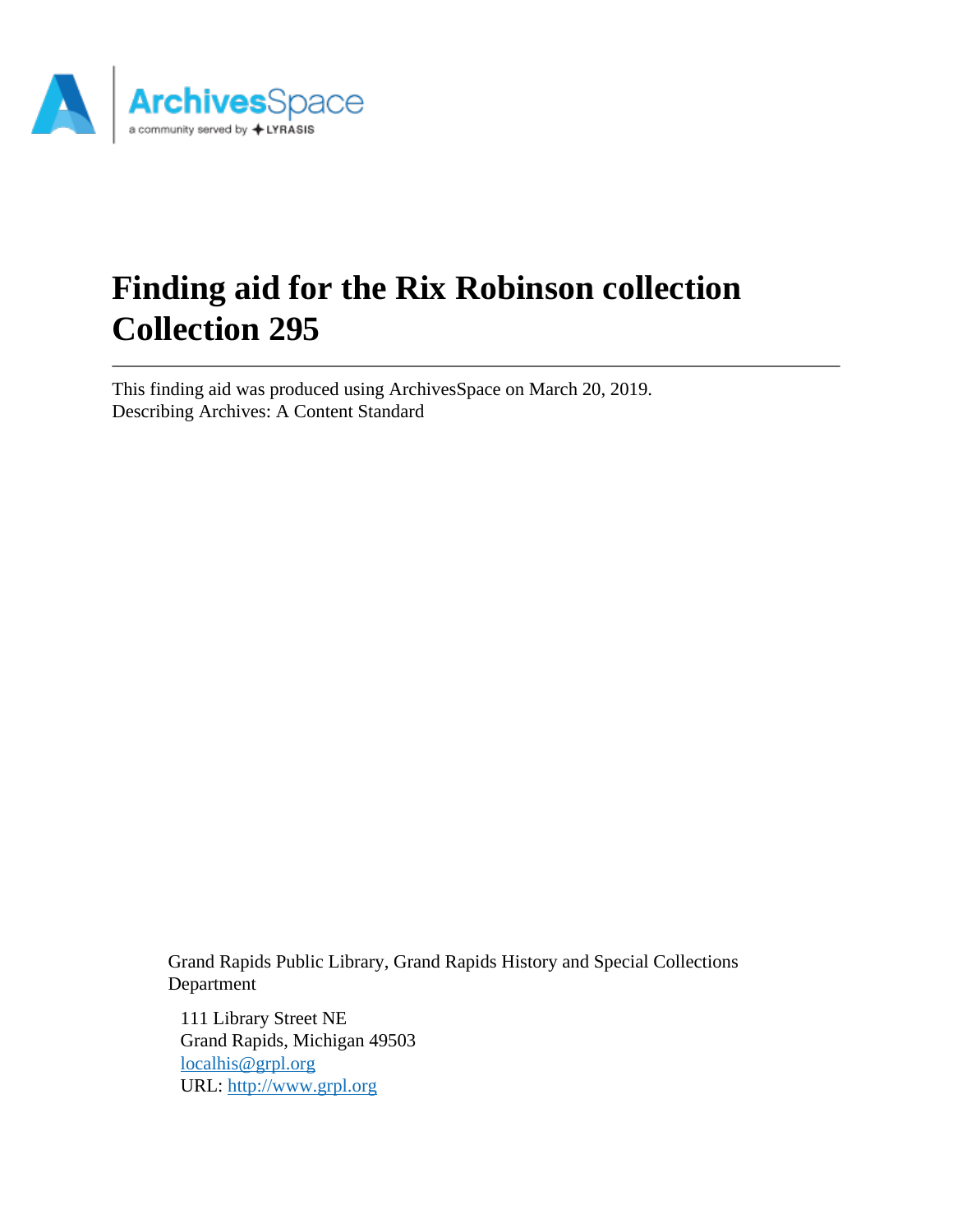# <span id="page-1-0"></span>**Table of Contents**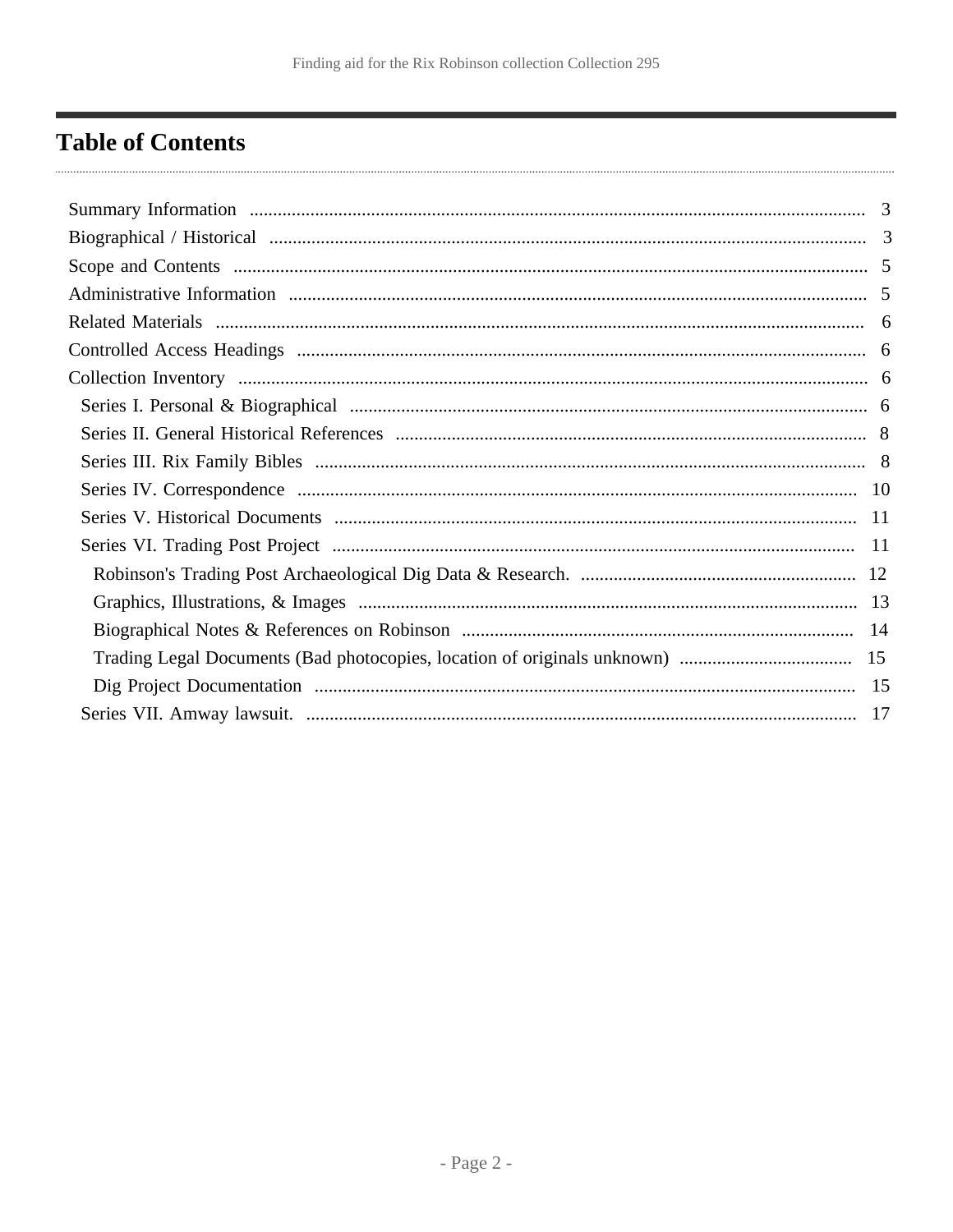# <span id="page-2-0"></span>**Summary Information**

| <b>Repository:</b>                  | Grand Rapids Public Library, Grand Rapids History and Special<br><b>Collections Department</b>                                                                                                                                                                                                                                                                                                                                                                                     |
|-------------------------------------|------------------------------------------------------------------------------------------------------------------------------------------------------------------------------------------------------------------------------------------------------------------------------------------------------------------------------------------------------------------------------------------------------------------------------------------------------------------------------------|
| <b>Title:</b>                       | Rix Robinson collection                                                                                                                                                                                                                                                                                                                                                                                                                                                            |
| ID:                                 | Collection 295                                                                                                                                                                                                                                                                                                                                                                                                                                                                     |
| Date [inclusive]:                   | 1890-1980, no date                                                                                                                                                                                                                                                                                                                                                                                                                                                                 |
| <b>Physical Description:</b>        | 3.6 Linear Feet Five boxes                                                                                                                                                                                                                                                                                                                                                                                                                                                         |
| Language of the<br><b>Material:</b> | English                                                                                                                                                                                                                                                                                                                                                                                                                                                                            |
| Abstract:                           | Rix Robinson (1792-1875) was a pioneer and fur trader and is said<br>to be the first White settler to permanently live in the greater Grand<br>Rapids, Michigan area. This is a devised collection of accessions<br>related to Robinson. Included are original documents, such as a family<br>bible, property deeds and letters. Also included is research material<br>frmo an archaeological dig of Robinson's trading post on the Grand<br>River in what is today Ada, Michigan. |

**^** [Return to Table of Contents](#page-1-0)

# <span id="page-2-1"></span>**Biographical / Historical**

Note: As one of the first White settlers in Western Michigan, and an early settler in the Greater Grand Rapids area, published information on Rix Robinson can be found in several sources, although the information given may conflict from one source to the next. See the "Related Materials" section of this finding aid, for additional information sources on Robinson.

Rix Robinson was born in Richmond, Massachusetts, on Aug. 28, 1789 (or 1792), the son of blacksmith/ farmer, Edward Robinson, and his second wife Eunice Rix Robinson. He was the third (fifth, or sixth counting daughter from first marriage?) of thirteen children, eight of whom were brothers, including a few that would join him as settlers in Michigan. Around 1800 the family moved to Cayuga Co., N.Y. There Rix had the advantages of the common school and Academy and at age 19 began his study of law in Auburn, N.Y. He was admitted to the bar.

His father was opposed to the War of 1812, and encouraged his eligible sons not to be available when it was their turn to be escorted into service. Instead, Rix went into business with a neighbor, Samuel Phelps, providing supplies to troops on the Canadian border. When he and his partner had not been paid, because the troops had not been paid, they followed the troops to Mackinac in 1815, to Green Bay in 1816 and 1817, and separately to Dubuque and Mackinac when the troops were dispersed. They never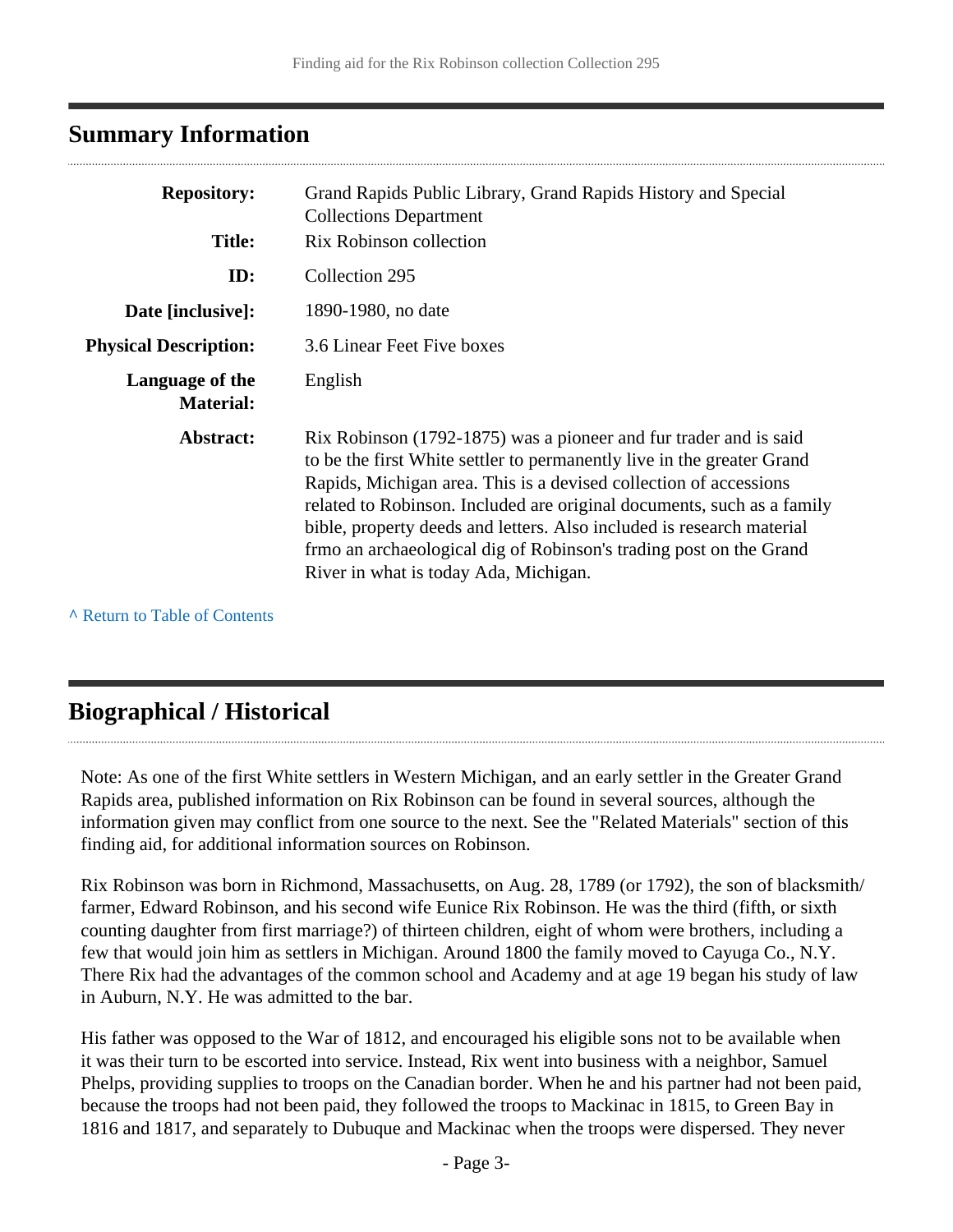did get paid, as neither did the troops, but developed knowledge of the Indian trading business and Indian languages. Since for Rix, returning to the East would mean a trial and payment of large fines for not serving in the military, he decided to stay on the frontier.

John Jacob Astor, representing the American Fur Co., was impressed with Rix, and hired him to try to set up trade in an area that was then covered by the Hudson Bay Co. During 1818 and 1819 Robinson developed a relationship with an Indian Chief and tribe in the area that supplied furs, making this a successful venture. By 1821, Robinson was a limited partner in the Company and was sent by Astor to make his headquarters on the Grand River.

Robinson took over the Company's trading post run by retiring Madame LaFramboise, and moved it to near present day Ada, at the junction of the Thornapple River and the Grand River. Robinson ran this central post and several other area posts on the Grand River until 1834.

It should be noted that this post had been established by the independent French trader Joseph LaFramboise in the 1790s. LaFramboise and Madgelene Marcot La Framboise were married in 1796. He was killed 1806 due to an argument with an Indian over liquor, but she continued to run the post until 1821.

Also in 1821 (or 1824) Rix Robinson married the first of 2 Ottawa Indian women, Pee-Miss-a-quot-oquay(or Miss-a-quot-o-quay), in Mackinac. It is variously said that she divorced him after 100 moons or that they were parted by her death, in 1848. At any rate, she was the mother of his only child, John R., later Rev. Robinson, Methodist missionary to the Ottawa and Chippewa. Rix Robinson's second wife was Sippi-quay-daw-da (River woman), the missionary educated granddaughter of the head chief of the Grand River Indians at the mouth, who he married in 1850. They lived together on their farm until his death in January 1875. (See newspaper clipping with an image of second wife in 295-1-3 and 295-2).

Rix Robinson was known as a Friend of the Indian, and official interpreter. He is said to have been the first white settler in Western Michigan, and Kent County's earliest White man in residence. He is said to have built one of the first framed houses in the County, on his farm near Ada.

From 1834 until the 1860s, Rix Robinson became active in public service, holding positions including:

First supervisor of Kent Township, 1834, and/or was elected assessor in the first elections on Apr. 4, 1834. Supervisor of Ada Township, 1840. Assoc. Judge of Circuit Court for Kent Co., 1844. State Commissioner of Internal Improvements, 1846 With Daniel Ball and Frederick Hall, he was a commissioner to supervise construction of the Grand River canal, ca. 1849. Member of the State Constitutional Convention, 1850 State Senator, 1854.

He was an advocate for woman's suffrage.

According to artist Fred S. Church's boyhood recollections, recorded in his letter to Rebecca Richmond, Rix Robinson was very tall, 6'6" he believes, compared to his own fathers, Thomas Church, 6'3".

### **^** [Return to Table of Contents](#page-1-0)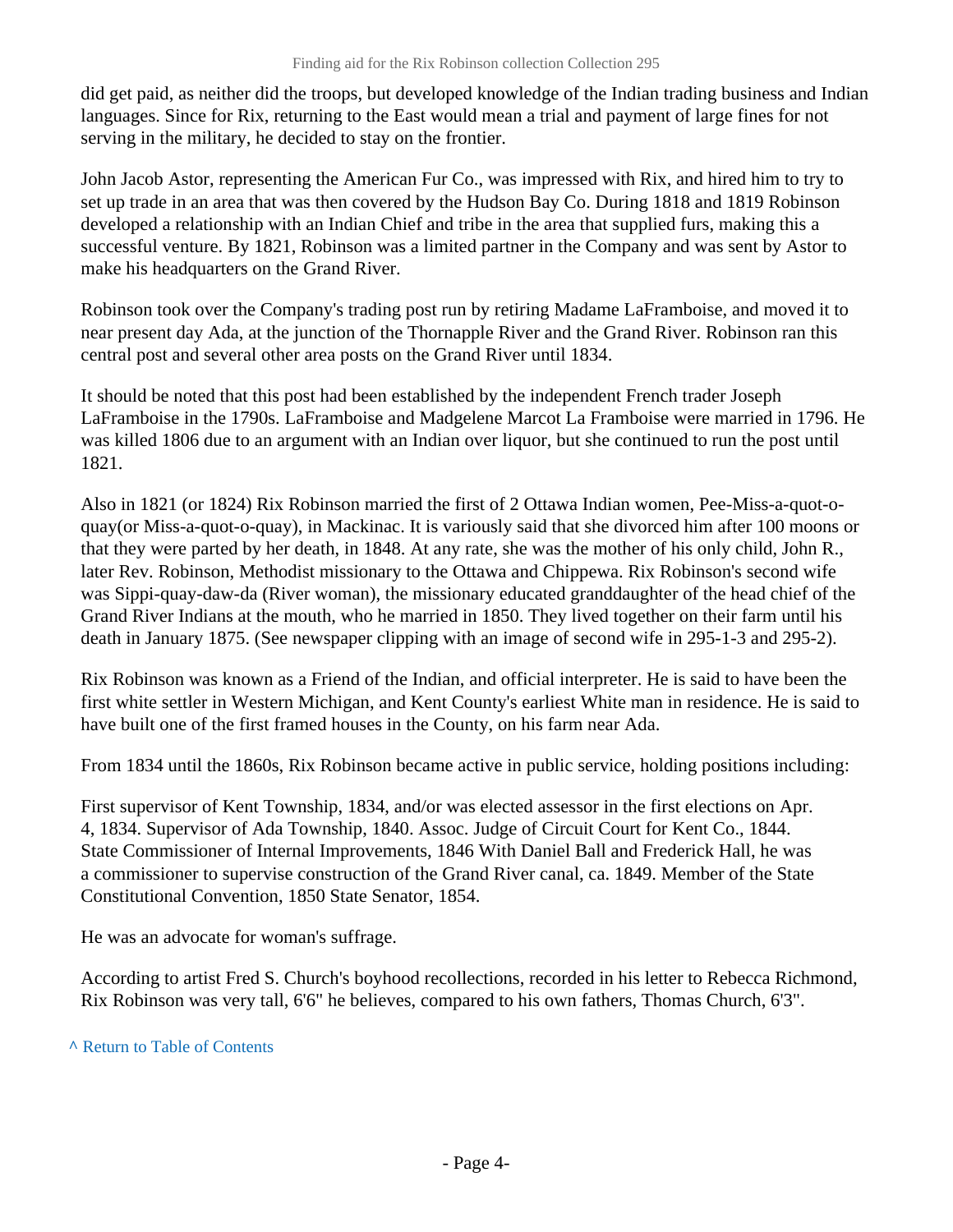# <span id="page-4-0"></span>**Scope and Contents**

This devised collection has been created from unprocessed materials associated with Rix Robinson to document this Greater Grand Rapids area and Michigan pioneer, and to document his home and trading post in Ada, Michigan.

The 2001 give of the Rix Robinson site dig research was a lucky receipt of this material left abandoned in a house, and brought to the library by a later tenant. The actual collector of this historical research is unknown, but may have been one of the student researchers depicted in some photographs included with this material. Reference images of Rix Robinson's home in Ada, as well as the building said to be his trading post there, opposite the Ada Cemetery, are included in this series, as well as other general reference articles in the collection.

At the time of processing other material associated with Rix Robinson exists in other processed and unprocessed collections.

**^** [Return to Table of Contents](#page-1-0)

# <span id="page-4-1"></span>**Administrative Information**

### **Publication Statement**

Grand Rapids Public Library, Grand Rapids History and Special Collections Department

111 Library Street NE Grand Rapids, Michigan 49503 [localhis@grpl.org](mailto:localhis@grpl.org) URL:<http://www.grpl.org>

### **Immediate Source of Acquisition**

Old Collection R1:A1.5-8 + R4.1 & N3, donor unknown.

Accession number 1987.011 (Lyman letter), donor unknown.

Accession number 1999.082 (Legends), Mark von Destinon

Accession number 2001.045 (Robinson Dig), Nancy Nietupski

Accession number 00.[2759].1 (Bible), Mrs. Joseph Hooker?

Accession number 00.[2669].1 (Biography), Mary F. Robinson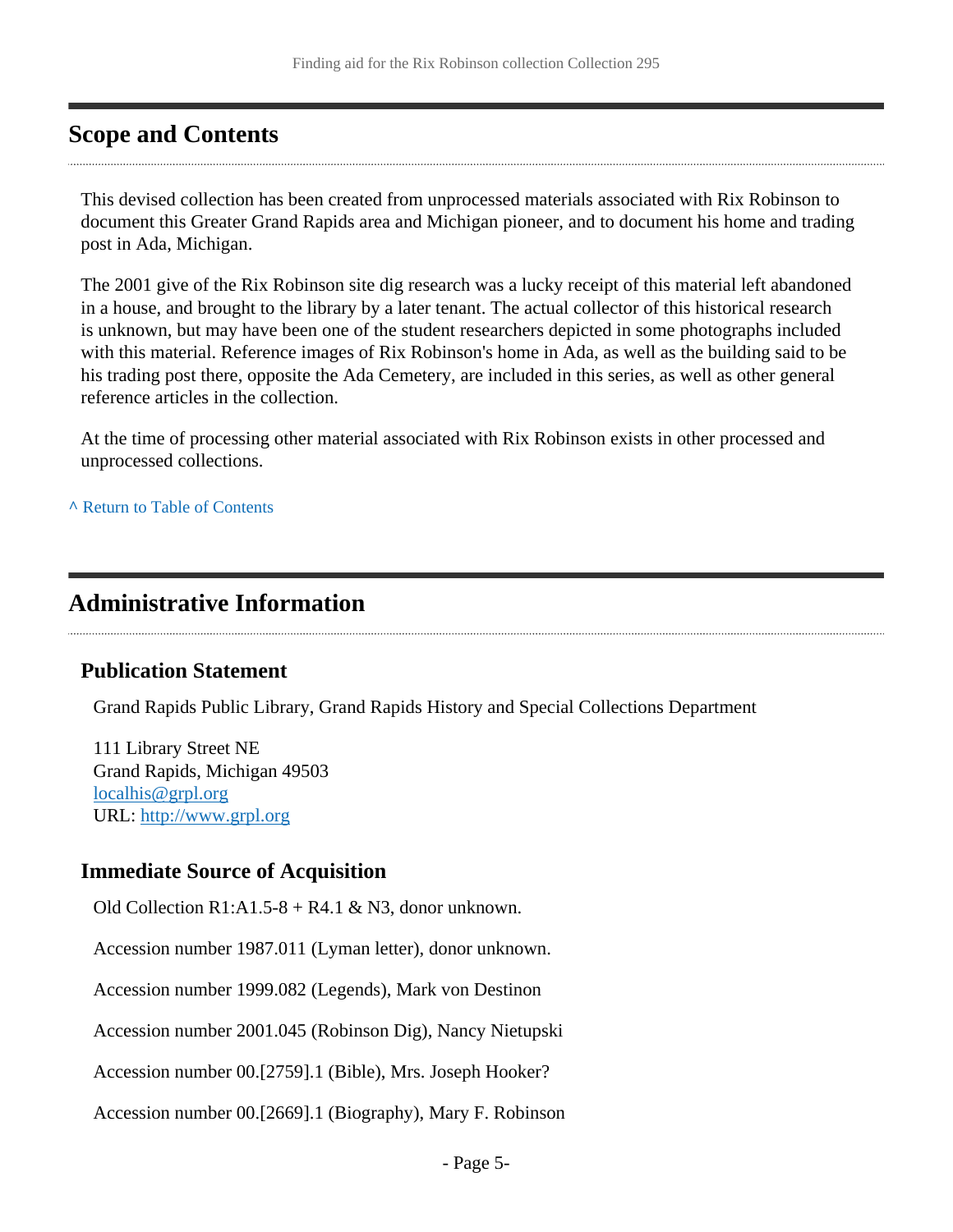Accession number 00.[329].1 (Bible), donor unknown, possibly Ida Phillips Accession number 1986.298B (Amway controversy), Benjamin F. Smith? (later assigned number, perhaps not true date of donation).

**^** [Return to Table of Contents](#page-1-0)

# <span id="page-5-0"></span>**Related Materials**

### **Related Materials**

Books: The Ancestry of Rix Robinson (Cascading Pedigree chart of 49 generations) / Mark Alan von Destinon Cataloged for the Local History collection: 929.2 R56 V8

Images of Rix Robinson's House in Ada. Photo postcard in Wm. Bennett Coll. 298. Rebecca Richmond's sketch Coll. 94, copy negative #3043 House Sketch. See copy in 295-5.

Letter in John Ball Coll. 44.

Coll. 185 image, Copy negatives #2760 Robinson Trading Post

**^** [Return to Table of Contents](#page-1-0)

# <span id="page-5-1"></span>**Controlled Access Headings**

- Frontier and pioneer life -- Michigan -- Kent County
- Fur traders -- Michigan
- Pioneers -- Michigan -- Kent County
- Grand Rapids (Mich.) -- History
- Indian traders -- Michigan
- Robinson, Rix

# <span id="page-5-2"></span>**Collection Inventory**

### <span id="page-5-3"></span>**Series I. Personal & Biographical, 1895-1972**

**Title/Description Instances**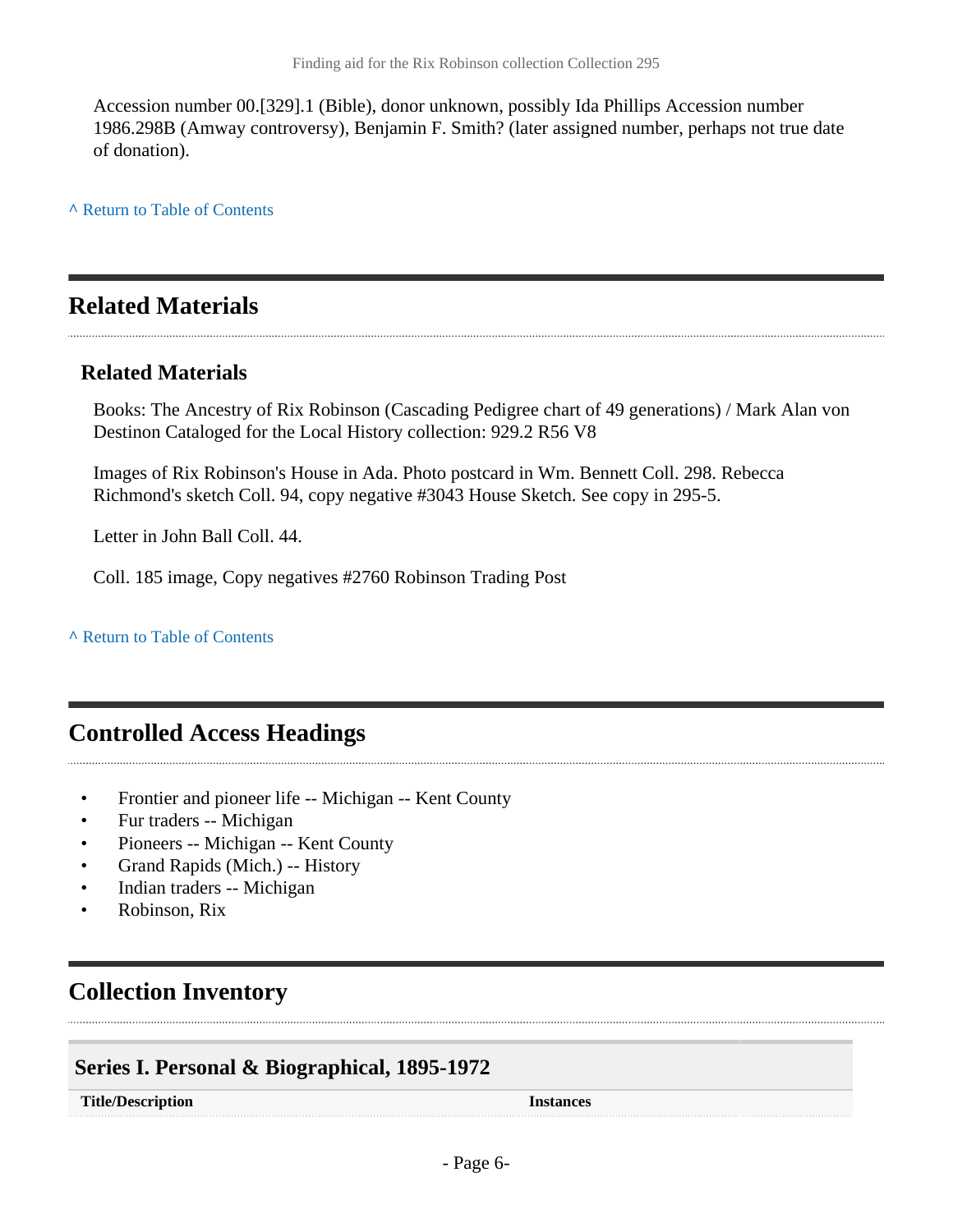| Biography of Rix Robinson: read at Ada Pioneer Picnic, Aug. 16,<br>1921 by Mary F. Robinson of Ann Arbor. 4 pgs. c. 1 4 page typed<br>original. / c. 2 Usage copy of 4 pg. original. Formerly M92.R56R5<br>00.[2669].1                                                                                                           | Box 1 | Folder 1            |  |
|----------------------------------------------------------------------------------------------------------------------------------------------------------------------------------------------------------------------------------------------------------------------------------------------------------------------------------|-------|---------------------|--|
| <b>Existence and Location of Copies:</b>                                                                                                                                                                                                                                                                                         |       |                     |  |
| <b>Existence and Location of Copies</b>                                                                                                                                                                                                                                                                                          |       |                     |  |
| Photocopy of the typed "transcription" in also in the Rix<br>Robinson Vertical File folder in the department public<br>service area.                                                                                                                                                                                             |       |                     |  |
| Biographical citations.                                                                                                                                                                                                                                                                                                          | Box 1 | Folder <sub>2</sub> |  |
| Legends and Tales of Rix Robinson : early Michigan Fur Trapper,<br>State Senator, lawyer, Banker, Draft Dodger and Friend to the<br>Indians / compiled & edited [citations] by Mark von Destinon,<br>Aug. 1997. 1999.082.                                                                                                        | Box 1 | Folder <sub>2</sub> |  |
| <b>Existence and Location of Copies:</b><br><b>Existence and Location of Copies</b>                                                                                                                                                                                                                                              |       |                     |  |
| Also a cataloged copy at M977.402 L523. Many of the<br>items in this packet, of written articles on Rix Robinson,<br>are included in the Local History Portrait & Biographical<br>File on Rix Robinson. No pictures have been included in the<br>version of the references provided in the packet. Another<br>copy in Coll. 263. |       |                     |  |
| Obit. Jan. 13, 1895. GR Eagle.                                                                                                                                                                                                                                                                                                   | Box 1 | Folder 3            |  |
| Clipping with two images: Rix Robinson left, second wife, right.                                                                                                                                                                                                                                                                 | Box 1 | Folder 3            |  |
| Typed transcription of a letter, Aug. 24, 1921, from artist<br>Frederick Stuart Church to Rebecca Richmond, RE Rix Robinson,<br>plus a photocopy of same. See Coll. 094 (C6:A1.66) for the<br>original, which was legal sized, but is now in two pieces in letter-<br>sized sleeve.                                              | Box 1 | Folder <sub>3</sub> |  |
| First in County, in a dense forest  Rix Robinson was Kent's<br>earliest White man. Grand Rapids Press. Nov. 22, 1909. Clipping<br>attached to white paper, plus photocopy of same.                                                                                                                                               | Box 1 | Folder <sub>3</sub> |  |
| <b>Existence and Location of Copies:</b>                                                                                                                                                                                                                                                                                         |       |                     |  |
| <b>Existence and Location of Copies</b>                                                                                                                                                                                                                                                                                          |       |                     |  |
| Another copy of this can be found in Coll. 295, Box 5                                                                                                                                                                                                                                                                            |       |                     |  |
| Did Michigan Have a John Smith-Pocahontas Tale? Rix<br>Robinson, what is truth about his Indian wife? Dan Hager. GR<br>Press, July 14, 1968. Original clipping & photocopy                                                                                                                                                       | Box 2 | Folder 1            |  |
| A Short dissertation on a tough old man / by Fred N. Kerwin. GR<br>Press. Dec. 17, 1972. Original clipping and photocopy.                                                                                                                                                                                                        | Box 2 | Folder 1            |  |
| <b>Existence and Location of Copies:</b>                                                                                                                                                                                                                                                                                         |       |                     |  |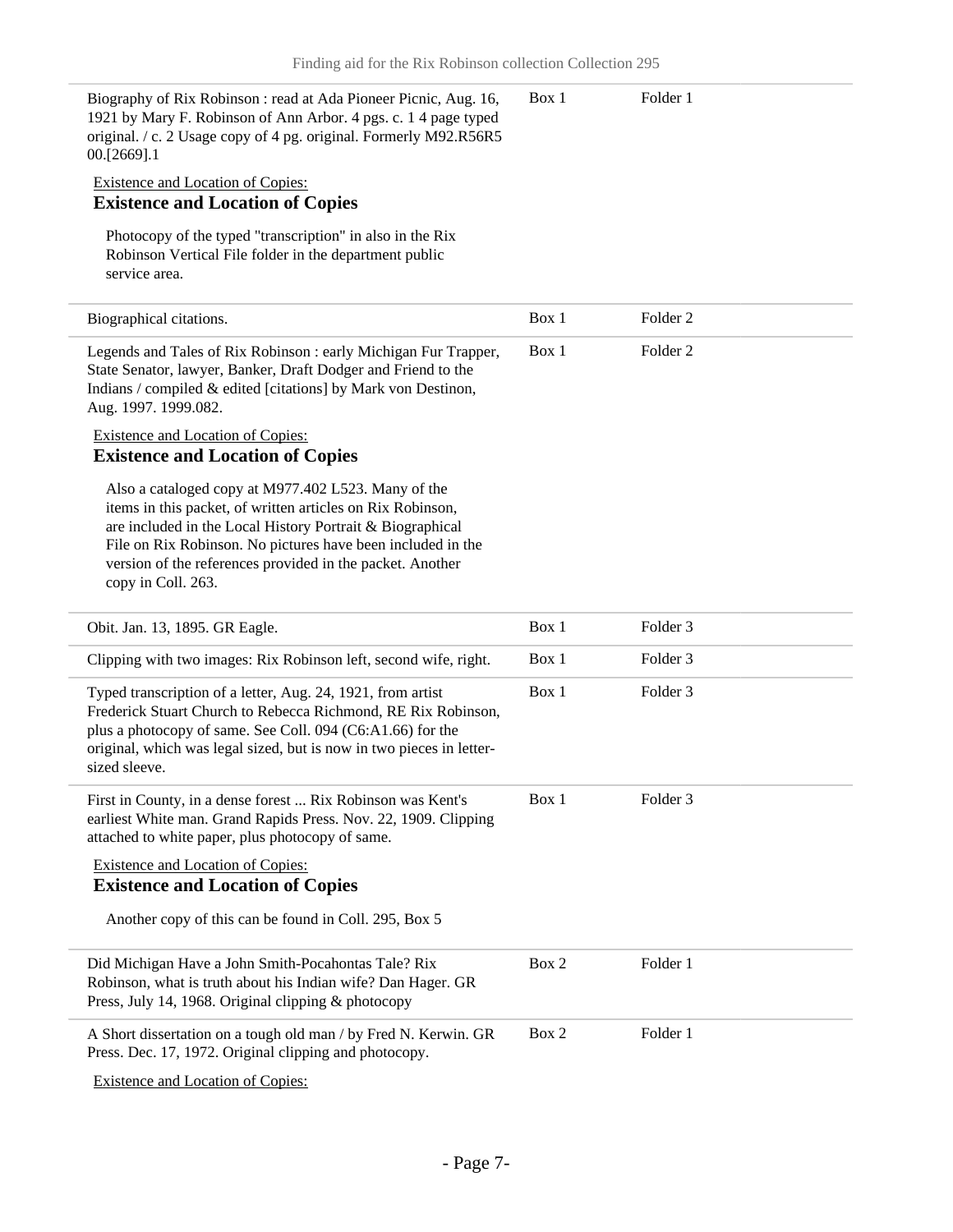### **Existence and Location of Copies**

Another copy can be found in Box 5

#### **^** [Return to Table of Contents](#page-1-0)

### <span id="page-7-0"></span>**Series II. General Historical References**

| <b>Title/Description</b>                                                                                                                                                                                                                                                                                                 | <b>Instances</b>      |                     |
|--------------------------------------------------------------------------------------------------------------------------------------------------------------------------------------------------------------------------------------------------------------------------------------------------------------------------|-----------------------|---------------------|
| "In the Shadow of the Scaffold : the story of how E.M. Miller<br>charged wit the murder of NEGA, and Indian Princess, was<br>saved from hanging in the public square of Grand Rapids by<br>the abolition of capital punishment in Michigan" / by Frank M.<br>Sparks. Grand Rapids Herald. Sept. 10, 1916, pt. III, p. 4. | Box 2                 | Folder <sub>2</sub> |
| <b>General</b>                                                                                                                                                                                                                                                                                                           |                       |                     |
| Canvas backed original clipping. Includes references to both<br>Rix Robinson & Louis Campau as friends of the Indians.<br>But may not ultimately be appropriate for Robinson Coll.                                                                                                                                       |                       |                     |
| Grand River Valley Reverts to Rix Robinson on August 18. Grand<br>Rapids Herald. July 31, 1921.                                                                                                                                                                                                                          | <b>Box</b><br>Unknwon |                     |
| Log-Cabin Inventor, Hiram Moore, beat the world and had<br>combined harvester and thresher working in Grand Rapids<br>territory in 1838. Has graphic illustration of Rix Robinson by Ray<br>Barnes drawn from old etching. (copy) Aug. 14, 1921.                                                                         | Box 1                 | Folder <sub>3</sub> |
| Pioneer's family to gather in Ada : it will be the Robinson family's<br>87th reunion / by Ben Cunningham. Grand Rapids Press. Aug. 12,<br>1905, pg. B-4.                                                                                                                                                                 | <b>Box</b><br>Unknwon |                     |
| <b>General</b>                                                                                                                                                                                                                                                                                                           |                       |                     |
| Has the photo of Rix and Sippy Quay from the glass plate<br>negative, labeled as an Ada Historical Society photo.                                                                                                                                                                                                        |                       |                     |
| Headstones find home in Ada: burial markers are of parents of<br>GR pioneer, which were moved from N.Y. / Morgan Jarema.<br>Grand Rapids Press. Aug. 10, 1907, pg. B-4.                                                                                                                                                  | <b>Box</b><br>Unknwon |                     |
| <b>Related Materials:</b><br><b>Related Materials</b>                                                                                                                                                                                                                                                                    |                       |                     |
| Fair Shake in the Wilderness: the Life and Times of Rix<br>Robinson / by Steve Harrington. 977.402.H239f                                                                                                                                                                                                                 |                       |                     |
| A Return to Table of Contents                                                                                                                                                                                                                                                                                            |                       |                     |

# <span id="page-7-1"></span>**Series III. Rix Family Bibles, 1843-1875**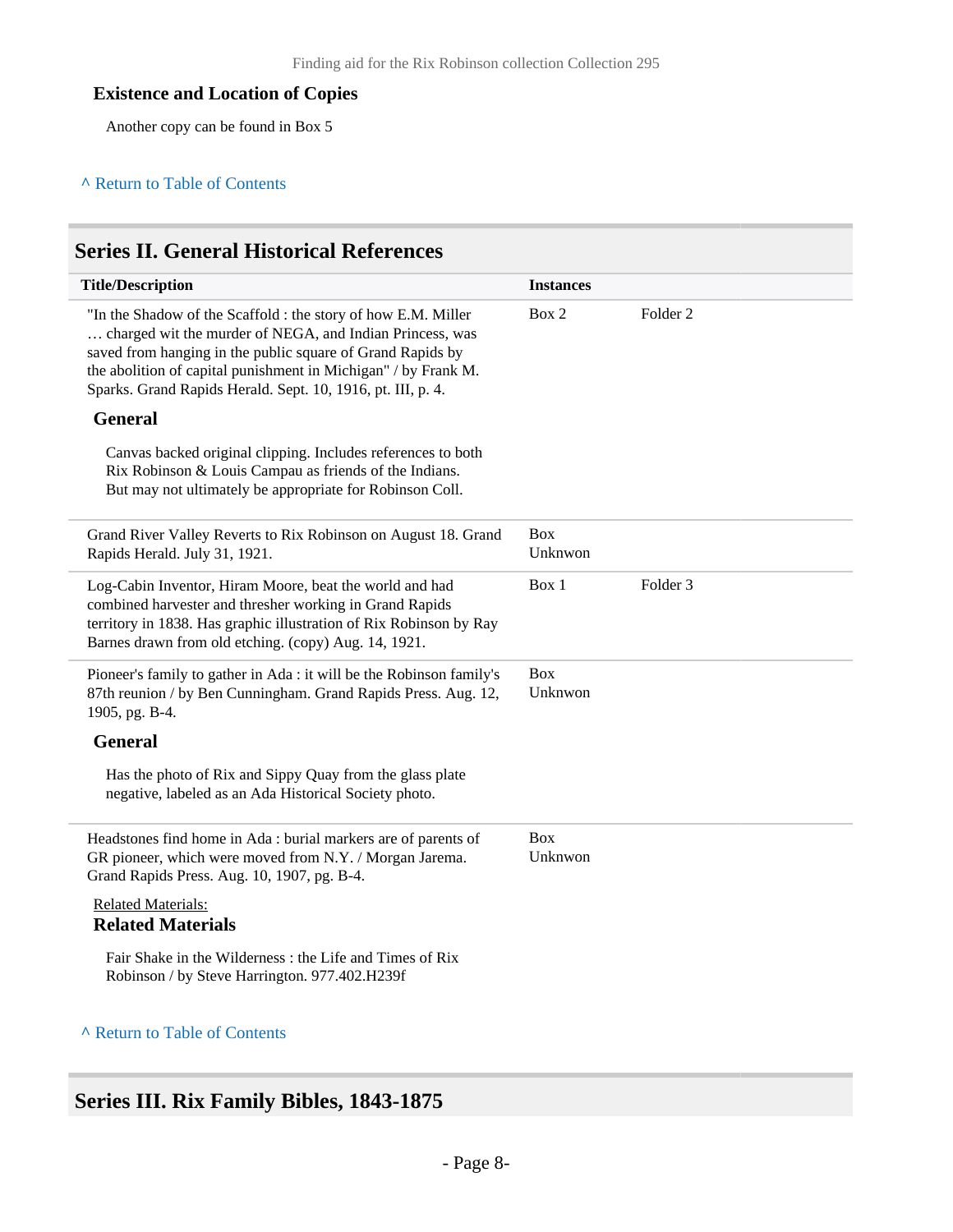|                                                                                                                                                                                         | <b>Title/Description</b>                                                                                                                                                                                                                                                                                                                                                                                                                                                                                                                                                                                                                                                                                                                                                     | <b>Instances</b> |
|-----------------------------------------------------------------------------------------------------------------------------------------------------------------------------------------|------------------------------------------------------------------------------------------------------------------------------------------------------------------------------------------------------------------------------------------------------------------------------------------------------------------------------------------------------------------------------------------------------------------------------------------------------------------------------------------------------------------------------------------------------------------------------------------------------------------------------------------------------------------------------------------------------------------------------------------------------------------------------|------------------|
| Bible. Cooperstown, N.Y.: H. & E. Phinney, 1843. Front cover<br>detached. Has Green flag with "Sawyer & Robinson (Rix)<br>"Through in a Year" clipping pinned to title page. 00.[329].1 |                                                                                                                                                                                                                                                                                                                                                                                                                                                                                                                                                                                                                                                                                                                                                                              | Box 3            |
|                                                                                                                                                                                         | Has a section after page 576 with family<br>information                                                                                                                                                                                                                                                                                                                                                                                                                                                                                                                                                                                                                                                                                                                      |                  |
|                                                                                                                                                                                         | Has a section after page 576 with family<br>information                                                                                                                                                                                                                                                                                                                                                                                                                                                                                                                                                                                                                                                                                                                      |                  |
| 1                                                                                                                                                                                       | Marriages. January 20th 1820. David Shearman to<br>Ruby Robinson.                                                                                                                                                                                                                                                                                                                                                                                                                                                                                                                                                                                                                                                                                                            |                  |
| $\overline{c}$<br>3                                                                                                                                                                     | Births. David Shearman, September 11th, 1797, died<br>April ?, 1898. Abraham Sherman born August 2nd,<br>1776. Almy Sherman, born August 27th, 1773. David<br>Sherman, September 11th, 1797. Nancy Sherman,<br>August 19th, 1799. Gideon Sherman, April 12th,<br>1801. Merit Sherman, April 4th, 1803. Jonathan<br>Sherman, March 15th, 1805. Humphry H. Sherman,<br>January 25th, 1808. Amanda Sherman, July 9th,<br>1810, Adaline Sherman, March 9th, 1813. Abraham<br>Sherman, Jr. September 5th, 1817.<br>Births. Eunice Rix. Edward Robinson, June 16th,<br>1763-1836. Eunice Robinson, July 1765-1834.<br>Wealthy Robinson, August 12th, 1786 - 1875. Edward<br>Robinson, June 8th 1788. Rix Robinson, August 28th,<br>1789, Jan. 19, 1873. Eunice Robinson, March 31, |                  |
|                                                                                                                                                                                         | 1791. Dennis Robinson, February 6th, 1793-1850.<br>Wathan Robinson, December 22nd, 1794-1872.<br>Lewis Robinson, September 22nd, 1796-1873. John<br>Robinson, April 12th, 1798-1857. Rodney                                                                                                                                                                                                                                                                                                                                                                                                                                                                                                                                                                                  |                  |
| $[2759]$ .1                                                                                                                                                                             | Native American Bible. Iu Otoshki-Kikindiuin au Kitogimaminan<br>gaie bejamiinung Jesus Krist The New Testament of our Lord<br>& Saviour Jesus Christ  Ojibwa Indians. N.Y. : American Bible<br>Soc, 1844. Gift of Mrs. Joseph Hooker. Formerly M497.N42. 00.                                                                                                                                                                                                                                                                                                                                                                                                                                                                                                                | Box 3            |
|                                                                                                                                                                                         | <b>Description</b>                                                                                                                                                                                                                                                                                                                                                                                                                                                                                                                                                                                                                                                                                                                                                           |                  |
|                                                                                                                                                                                         | <b>Description</b>                                                                                                                                                                                                                                                                                                                                                                                                                                                                                                                                                                                                                                                                                                                                                           |                  |
|                                                                                                                                                                                         | Front flyleaf has: John Rix Robinson presented to John<br>Samuel Hooker. Owners: Cobmoosa. Indian., Rix Robinson,                                                                                                                                                                                                                                                                                                                                                                                                                                                                                                                                                                                                                                                            |                  |

Bible. Philadelphia : A.J. Holman & Co., 1875. 00.[329].1 Box 4

trader, John Hooker, Lowell.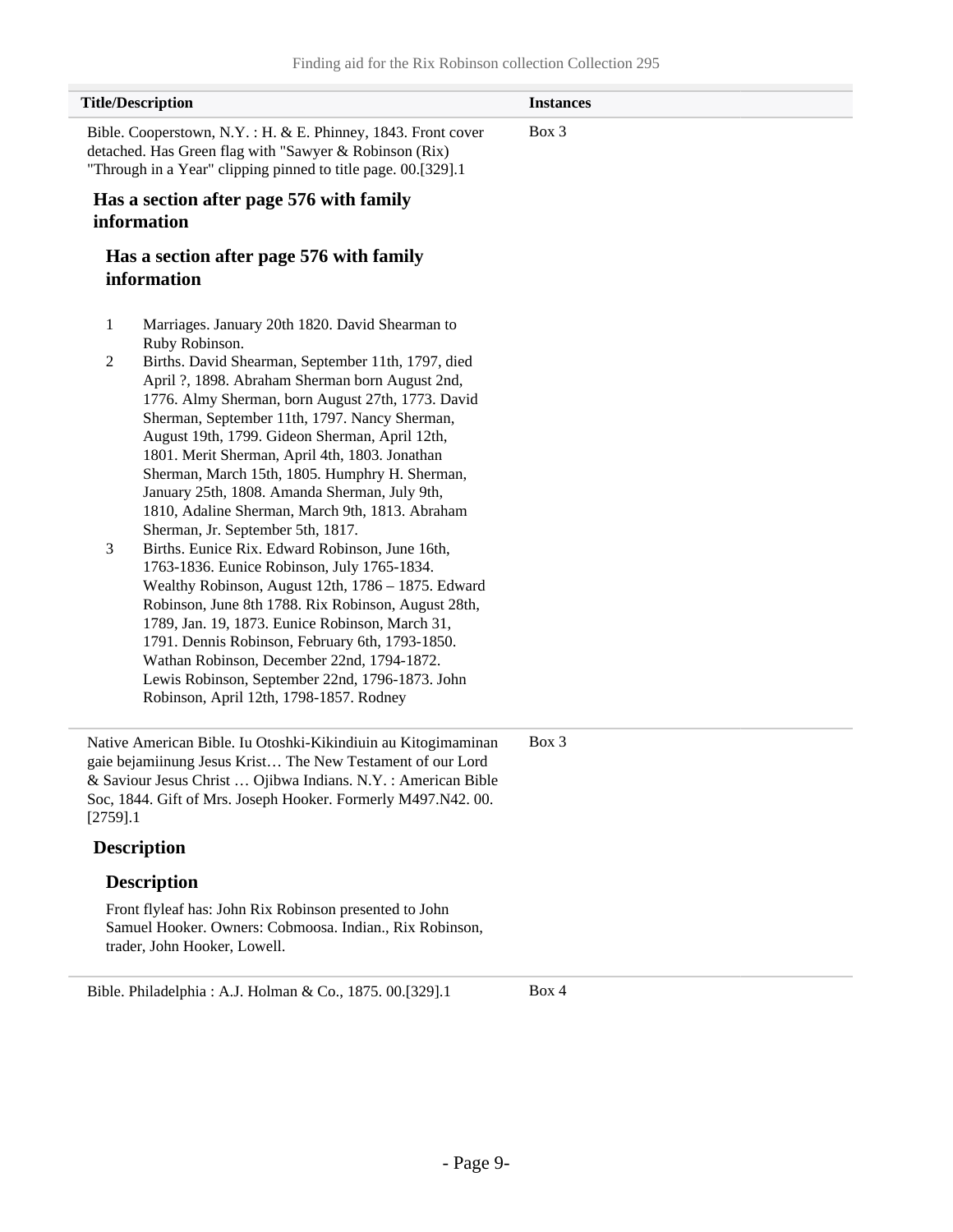### **Has a section before the New Testament giving family information.**

### **Has a section before the New Testament giving family information.**

- 1 Certificate of Holy Matrimony. Albert Robinson of Paw Paw , Mich and J. May Baker of Paw Paw, Mich. On the 27th of December 1876 at St. Mark's Episcopal Church by Rev. Darius Barker at Paw Paw, Mich.
- 2 Births. Albert Robinson born at Salem Massachusetts, March 12th, 1848. Jennie May Baker born at Wilbraham Massachusetts, July 4, 1856. Addison Baker Robinson, son of Albert and Jennie May Robinson born at Paw Paw, Michigan October 27th 1877. Olga Amelia Robinson, daughter of Albert & Jennie, May Robinson, born at Paw Paw, Mich. June 7th, 1879. Doris Harriott Robinson, daughter of Albert & Jennie May Robinson, born at Grand Rapids, Michigan, Jan. 2nd, 1893. Emily Sybil Robinson, daughter of Addison & Emma Robinson, born at Grand Rapids, Mich. May 24th, 1911.
- 3 Marriages. Albert Robinson married J. May Baker at Paw Paw, Michigan, Dec. 27th, 1876. Addison Baker Robinson, married Emma Eulalie Adams, at Milwaukee, Wis. Jan. 20th, 1910. [Emma born, Monroe, Michigan April 14th, 1886.]
- 4 Deaths. Albert Robinson, died Grand Rapids, Michigan May 14th, 1898. Emily Sybil Robinson, died, Grand Rapids, Michigan, May 26, 1911. Addison Baker Robinson, died Nov. 30, 1913. Jennie May Robinson died January 20, 1944.

#### **^** [Return to Table of Contents](#page-1-0)

### <span id="page-9-0"></span>**Series IV. Correspondence, 1834-1846**

| <b>Title/Description</b>                                                                                                                                                                          | <b>Instances</b>  |
|---------------------------------------------------------------------------------------------------------------------------------------------------------------------------------------------------|-------------------|
| Letter to John Ball, Mar. 10, 1846, from Robinson in Detroit.                                                                                                                                     | Folder 4          |
| R1: A1.5                                                                                                                                                                                          | Box 1             |
| Letter to [John] Ball, Mar. 29, 1846, from Robinson in Detroit.                                                                                                                                   | Folder 3          |
| R1:AI.6                                                                                                                                                                                           | Box 2             |
| Letter to Wm. Chubb. May 18, 1834, from Robinson, at the Mouth                                                                                                                                    | Folder 3          |
| of the Grand River, R1:A1.7                                                                                                                                                                       | Box 2             |
| Letter to James Lyman, Grand Rapids, Dec. 11, 1839 from<br>Robinson in Detroit. Forwarded Mar. 25, 1840. Accompanied by a<br>typed transcript, with historical notes on the same sheet. 1987.011. | Folder 5<br>Box 1 |
| Letter to Dennis Robinson (Brother), Sept. 23, 1844, in Scipio,                                                                                                                                   | Box 2             |
| Cayuga Co., N.Y. Has irreparable damage to an original                                                                                                                                            | Folder 4          |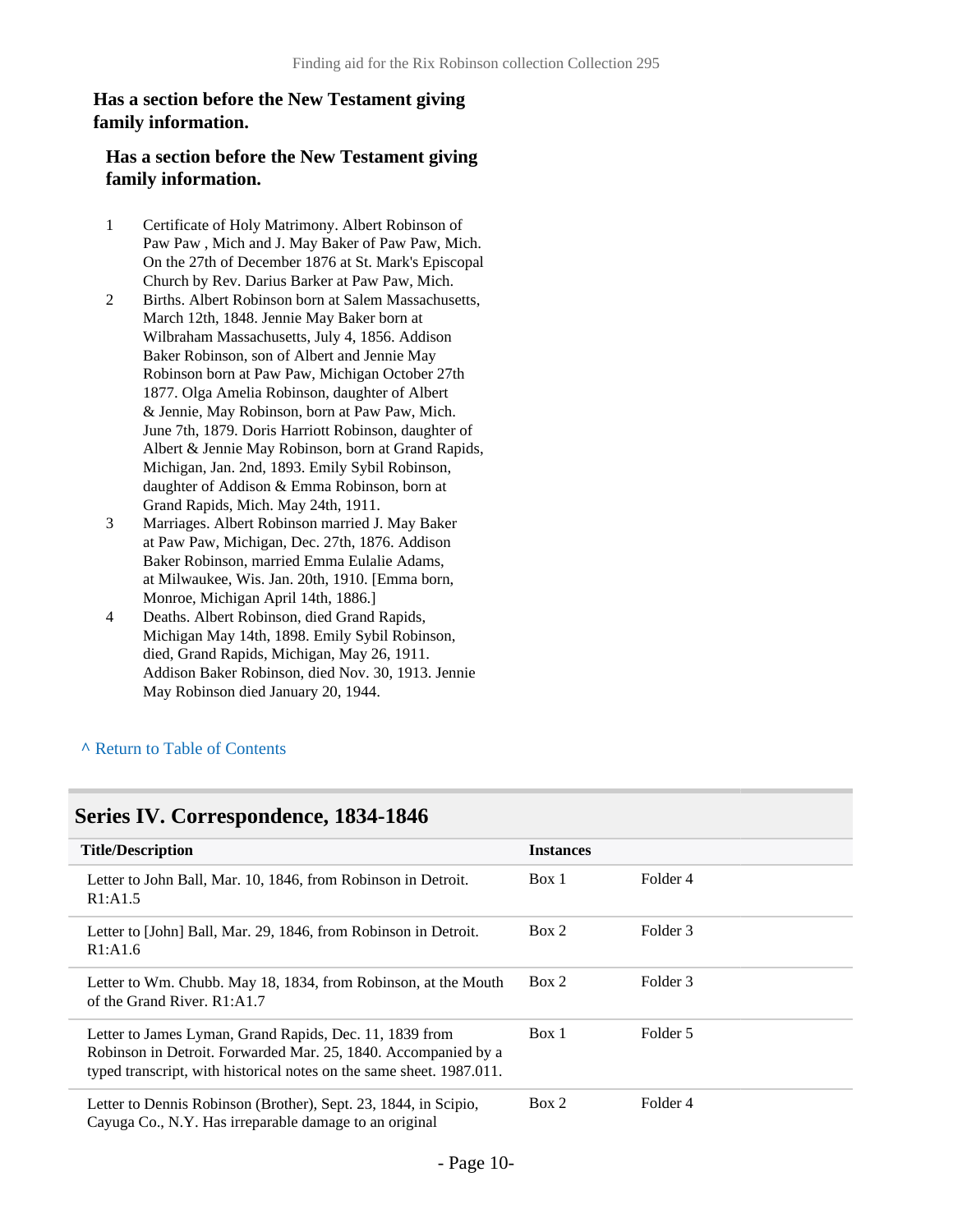document: Lamination. Found with Old collection documents, folded. R1:A1.8

#### **^** [Return to Table of Contents](#page-1-0)

### <span id="page-10-0"></span>**Series V. Historical Documents, 1840-1847**

| <b>Title/Description</b>                                                                                                                                      | <b>Instances</b> |          |
|---------------------------------------------------------------------------------------------------------------------------------------------------------------|------------------|----------|
| Grocery account for W.A. Roberts. Oct. 1, 1840. R1:A4.1                                                                                                       | Box 1            | Folder 6 |
| Warranty Deed, June 23, 1847, between Chief Noonday (Naw-<br>o-quay-ghi-shick) and Ope-Go, witnessed by Rix Robinson $\&$<br>Thomas Harmon. Old Collection N3 | Box 2            | Folder 5 |

#### **^** [Return to Table of Contents](#page-1-0)

### <span id="page-10-1"></span>**Series VI. Trading Post Project, 1829-1984**

#### **Scope and Contents**

Robinson's Trading Post Archaeological Dig Data & Research. Dig done by GVSU, Summer 1967 in Ada. 2001.045

#### **General**

Most of the data here is believed to document the 1967 dig of the Ada, Michigan Rix Robinson Trading Post, across from the Ada Cemetery. However, there are other documents which refer to other digs or buildings or monuments at other sites and other dates.

### **Biographical / Historical**

There were two separate trading posts sometimes called the Rix Robinson Trading Post: Post 1. Earlier trading post in Lowell, Mi. Located near an historical marker on the South side of Fulton St. at Bowes Rd. Established by the independent French trader Joseph LaFramboise in the 1790's. LaFramboise and Madgelene Marcot La Framboise were married in 1796. He was killed in 1806, but she continued to run the post until 1821, when Robinson took it over. This post is sometime also referred to as the Rix Robinson Trading Post. Post 2. Ada, Mi. Rix Robinson Trading Post, located across from the Ada Cemetery between Grand River Drive and the Grand River itself. Robinson took over the trading post run by retiring Madame LaFramboise in Lowell, and is said to have moved it to the present day town of Ada, Michigan at the junction of the Thornapple River & the Grand River. Robinson ran this post until 1834. He may have operated both posts in Lowell and Ada at the same time. Another point of confusion, of the various Robinson sites, is Robinson's House in Ada, which is documented at a separate site on Fulton St./M-21 in Ada. Fur trading business probably also went on in his home, and images which may exist of the two Ada buildings may also sometimes confuse these two structures. Robinson House may be where the later historical marker was placed, and then subsequently moved by Amway Corporation, since the marker is described in Series VII below as being on M-21, not on Grand River Road.

Robinson also established several other trading posts in the West Michigan area while working for the American Fur Trading Co.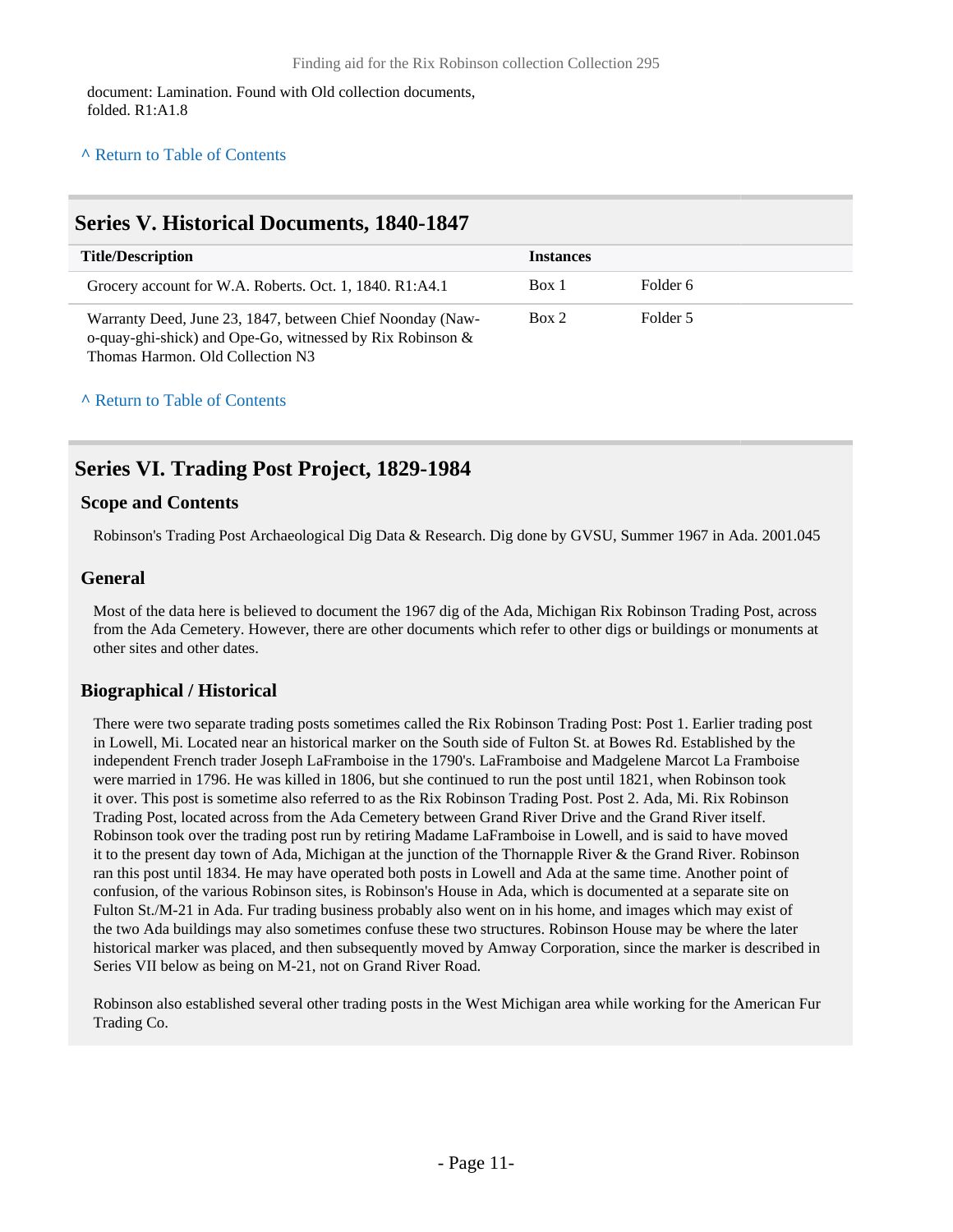A newspaper article here also documents what is evidently another dig at Lowell, for the separate and later Daniel De Marsac trading post, built 1831 on the Grand River at Lowell, and also researched by Dr. Flanders, in 1976.

### <span id="page-11-0"></span>**Robinson's Trading Post Archaeological Dig Data & Research.**

### **Site orientation References**

| <b>Title/Description</b>                                                                                                                                                                                                                                                                                                                                                                                                                                                        | <b>Instances</b> |                     |  |
|---------------------------------------------------------------------------------------------------------------------------------------------------------------------------------------------------------------------------------------------------------------------------------------------------------------------------------------------------------------------------------------------------------------------------------------------------------------------------------|------------------|---------------------|--|
| Map of Survey for Old Kent Bank and Trust Company.<br>#54089 / Williams and Works. Sept. 9, 1960.                                                                                                                                                                                                                                                                                                                                                                               | Box 5            | Folder 1            |  |
| Gives the legal location information in Section  Range. "Ada<br>Oil Company" and address on Fulton Rd., and gives a map<br>referencing M-21 and Headley St., with a gas station on M21.<br>Photocopy, legal sized paper, folded. Source unknown.                                                                                                                                                                                                                                | Box 5            | Folder 1            |  |
| Map. Rix Robinson Trading Post Site, Sec. 28, T7N, R10W,<br>Ada Township, Kent Co. Survey by Edmond P. Gibson, G.R.<br>Shows the Niles Farm plat on Grand River Drive (Robinson<br>Rd.) and with the Grand River on the opposite border. The<br>Ada Cemetery is across the road. Also shown is Fulton St./<br>M-21, and the Grand Trunk RR. Tracks south of this highway.<br>A portion of Pettis Road is seen in the upper right corner.<br>Photocopy. Source unknown. Undated. | Box 5            | Folder 1            |  |
| Letter. Wright L. Coffinberry Chapter, Michigan<br>Archaeological Society letterhead. Aug. 24, 1954. To<br>Otto Hess, Chief Engineer, Kent Co. Road Commission.<br>From Edmond P. Gibson, Chairman, Prehistoric Research<br>Committee. Letter gives suggestions for a road sign or marker<br>for the Rix Robinson Trading Post.                                                                                                                                                 | Box 5            | Folder 1            |  |
| Lowell Trading Post. Reference Map of Rix Robinson (La<br>Framboise) Trading Post at Lowell.                                                                                                                                                                                                                                                                                                                                                                                    | Box 5            | Folder <sub>2</sub> |  |
| A note signed by Laura DeVries, references at railway ticket<br>not found in this collection.                                                                                                                                                                                                                                                                                                                                                                                   | Box 5            | Folder <sub>2</sub> |  |
| <b>Fur Trading References</b>                                                                                                                                                                                                                                                                                                                                                                                                                                                   |                  |                     |  |
| <b>Title/Description</b>                                                                                                                                                                                                                                                                                                                                                                                                                                                        | <b>Instances</b> |                     |  |
| Chapter VIII. Michigan Fur Trade at Its Height. From:<br>Michigan Fur Trade / Ida A. Johnson.                                                                                                                                                                                                                                                                                                                                                                                   | Box 5            | Folder <sub>3</sub> |  |
| <b>Existence and Location of Copies:</b><br><b>Existence and Location of Copies</b>                                                                                                                                                                                                                                                                                                                                                                                             |                  |                     |  |
| A copy of this book is in Coll. 304 & in the Local<br>History book collection. M977.4.J632 1971                                                                                                                                                                                                                                                                                                                                                                                 |                  |                     |  |
| Fur Trading Reference pages 189-197. Michigan Pioneer &<br>Historical Society. V, XI. Incomplete or unclear citation to<br>source.                                                                                                                                                                                                                                                                                                                                              | Box 5            | Folder 4            |  |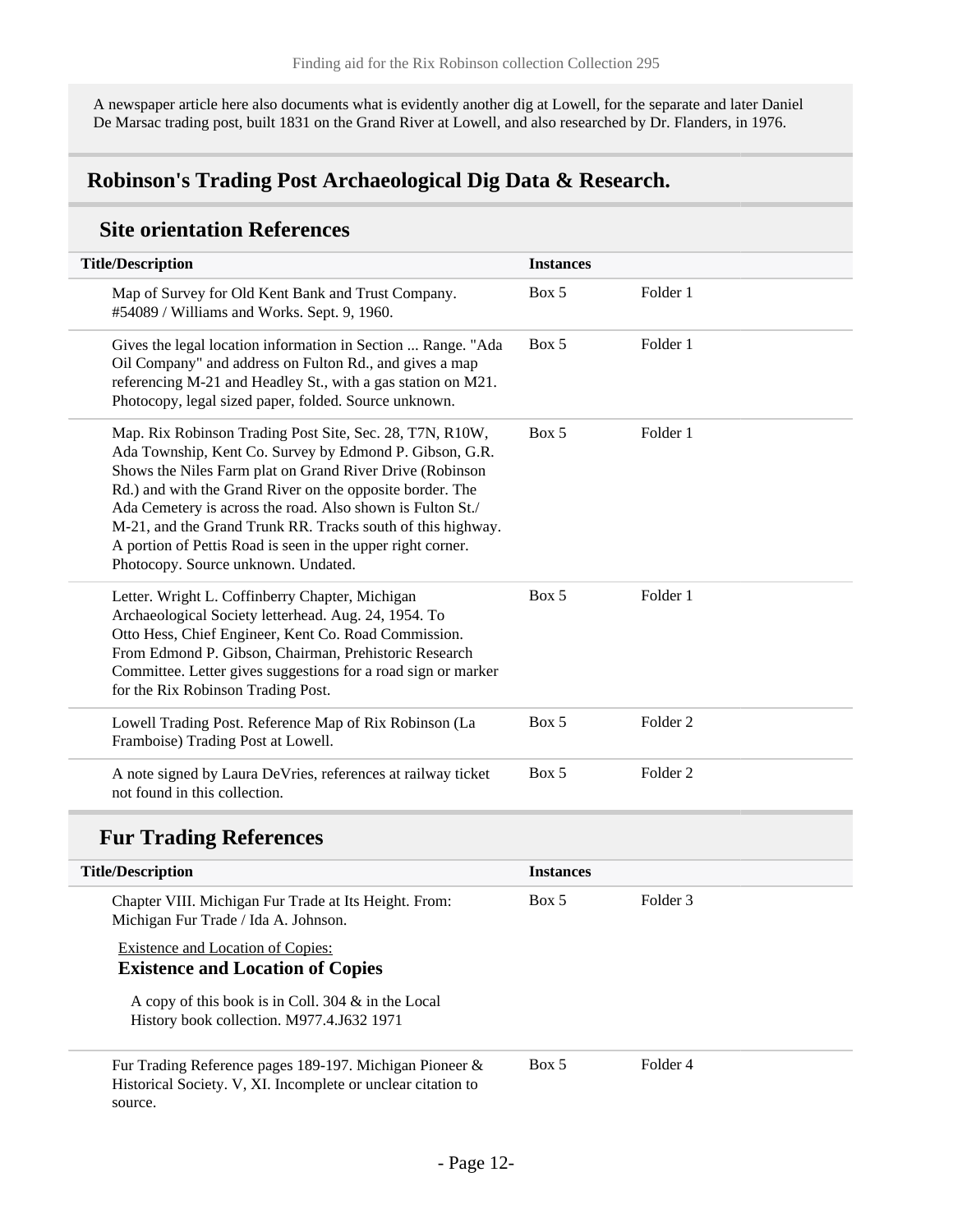# **"Rix Robinson Preservation" folder. RE Continuing threat to Trading Post historic site from Amway Corporation in 1980, plus historical information.**

| <b>Title/Description</b>                                                                                                                                                                                                                                                                                                               | <b>Instances</b> |                     |
|----------------------------------------------------------------------------------------------------------------------------------------------------------------------------------------------------------------------------------------------------------------------------------------------------------------------------------------|------------------|---------------------|
| Letter. June 2, 1980. To Piet Bennett, Editorial Coordinator<br>from Martha M. Bibelow, State Historic Preservation Officer,<br>on Michigan Dept. of State, Michigan History Division<br>letterhead. Copy to Dr. Richard E. Flanders of Grand Valley<br>State College, who is named in association with the area<br>trading post digs. | Box 5            | Folder 5            |
| Edmund Gibson Aug. 24, 1954 memo & map, also in 295-5-1<br>above.                                                                                                                                                                                                                                                                      | Box 5            | Folder 5            |
| Application for Registration of Historic Site. Michigan<br>Historical Commission, Lansing. Nov. 16, 1955. Application<br>for a marker for the Rix Robinson Trading Post.                                                                                                                                                               | Box 5            | Folder 5            |
| Clipping. "Innkeeper was no Match for Schrewd Rix<br>Robinson." / Gordon G. Beld. GR Press, Nov. 22, 1959.<br>Includes image of the marker.                                                                                                                                                                                            | Box 5            | Folder 5            |
| Copy of Nov. 1, 1972 letter from Benjamin F. Smith to James<br>Miller, Prosecuting Attorney RE Amway's moving of the<br>memorial marker for the Robinson Trading Post which had<br>been on highway M-21, originally placed there in 1927.                                                                                              | Box 5            | Folder 5            |
| Robinson Family contact information, 1972.                                                                                                                                                                                                                                                                                             | Box 5            | Folder <sub>6</sub> |
| Letter. To Mr. Smith [probably Benjamin F. Smith RE the<br>Amway controversy] Nov. 7, 1972. From Raymond & Linda<br>Robinson, Grand Rapids, Michigan. $(2 \text{ sheets} + 1 \text{ List of})$<br>Robinson family members with addresses) Photocopy.                                                                                   | Box 5            | Folder <sub>6</sub> |
| <b>Graphics, Illustrations, &amp; Images</b>                                                                                                                                                                                                                                                                                           |                  |                     |
| <b>Ada Trading Post.</b>                                                                                                                                                                                                                                                                                                               |                  |                     |

<span id="page-12-0"></span>

| <b>Title/Description</b>                                                                                                                                                  | <b>Instances</b> |                     |
|---------------------------------------------------------------------------------------------------------------------------------------------------------------------------|------------------|---------------------|
| Photo of Sketch from memory by Mr. Clements of Ada, Aug.<br>1921. GRPL AV Dept. photo + Later black marker sketch of<br>same, with notes, on yellow lined notebook paper. | Box 5            | Folder <sub>7</sub> |

### **Rix Robinson House. Sketch by Rebecca Richmond.**

| <b>Title/Description</b>                                                                                                                                                      | <b>Instances</b> |          |
|-------------------------------------------------------------------------------------------------------------------------------------------------------------------------------|------------------|----------|
| June 16, 1984 memo from Gordon Olson to Dick Flanders RE<br>enclosed photos of Rebecca Richmond's July 1888 sketch of<br>"Rix Robinson's House, oldest building in Ada, 1836. | Box 5            | Folder 8 |

# **Slides (8) Rix Robinson Ada Trading Post site. "20 KT 35" In paper mounts marked: 5 Kodachrome, 3 Ektachrome.**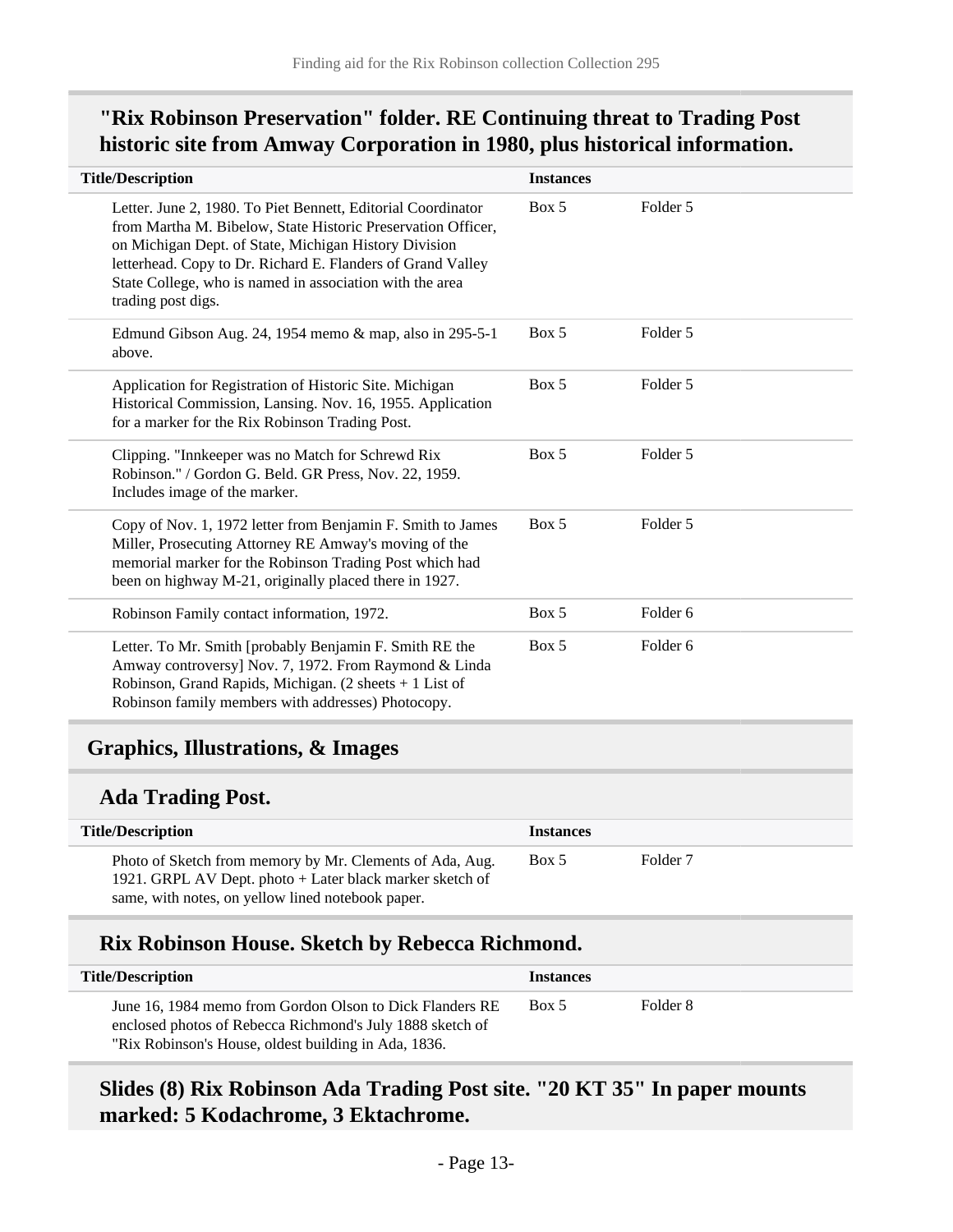| <b>Title/Description</b>               | <b>Instances</b> |                     |
|----------------------------------------|------------------|---------------------|
| "302" Horse Pit.                       | Box 5            | Folder 9            |
| "308" Horse Pit.                       | Box 5            | Folder 9            |
| "313" General View.                    | Box 5            | Folder 9            |
| "318" Trading Post Layout.             | Box 5            | Folder 9            |
| "321" Dig View.                        | Box 5            | Folder 9            |
| "326" Ax, nails, pick, buckle.         | Box 5            | Folder <sub>9</sub> |
| "330" Potter: J. Clementson. Red Ware. | Box 5            | Folder 9            |
| "338. Bottons, marble.                 | Box 5            | Folder 9            |

# **Photographs (6 8x10 b/w) Rix Robinson Ada Trading Post site & researchers.**

### **General**

Items 2-6 are attached to each others at one corner, perhaps due to water damage, also otherwise in evidence.

| <b>Title/Description</b>                                                                                                                                                                            | <b>Instances</b> |           |  |
|-----------------------------------------------------------------------------------------------------------------------------------------------------------------------------------------------------|------------------|-----------|--|
| 1. Six unidentified men with shovels digging at the site.<br>(Includes African American researchers) Attached to red<br>board, with dye running on the front upper left, probably from<br>moisture. | Box 5            | Folder 10 |  |
| 2. Man and woman digging                                                                                                                                                                            | Box 5            | Folder 10 |  |
| 3. Two young men digging in the pit and instructor $(?)$<br>(Flanders?) in a hat with pipe looking on.                                                                                              | Box 5            | Folder 10 |  |
| 4. General view of site with 14 or 15 people working at<br>several holes.                                                                                                                           | Box 5            | Folder 10 |  |
| 5. Horse skeleton                                                                                                                                                                                   | Box 5            | Folder 10 |  |
| 6. Researcher marking bone with ink marking pen at dig site.                                                                                                                                        | Box 5            | Folder 10 |  |

# <span id="page-13-0"></span>**Biographical Notes & References on Robinson**

| <b>Title/Description</b>                                                                                                                                                                   | <b>Instances</b> |           |  |
|--------------------------------------------------------------------------------------------------------------------------------------------------------------------------------------------|------------------|-----------|--|
| Rix Robinson, pioneer and trader or Draft dodger makes good /<br>presentation by William Harris. Michigan City Historical<br>Society Meeting. Nov. 19, 1970. 6 typed pages $+$ title page. | Box 5            | Folder 11 |  |
| 2 sheets of handwritten references notes or book sources.                                                                                                                                  | Box 5            | Folder 11 |  |
| Photocopy of Rix Robinson typed citation cards from the GRPL<br>Biography card file.                                                                                                       | Box 5            | Folder 11 |  |
| Photocopy of Feb. 10, 1847 letter to John Ball by Robinson.<br>Coll. 044-13-369 is possible source of the original letter.                                                                 | Box 5            | Folder 11 |  |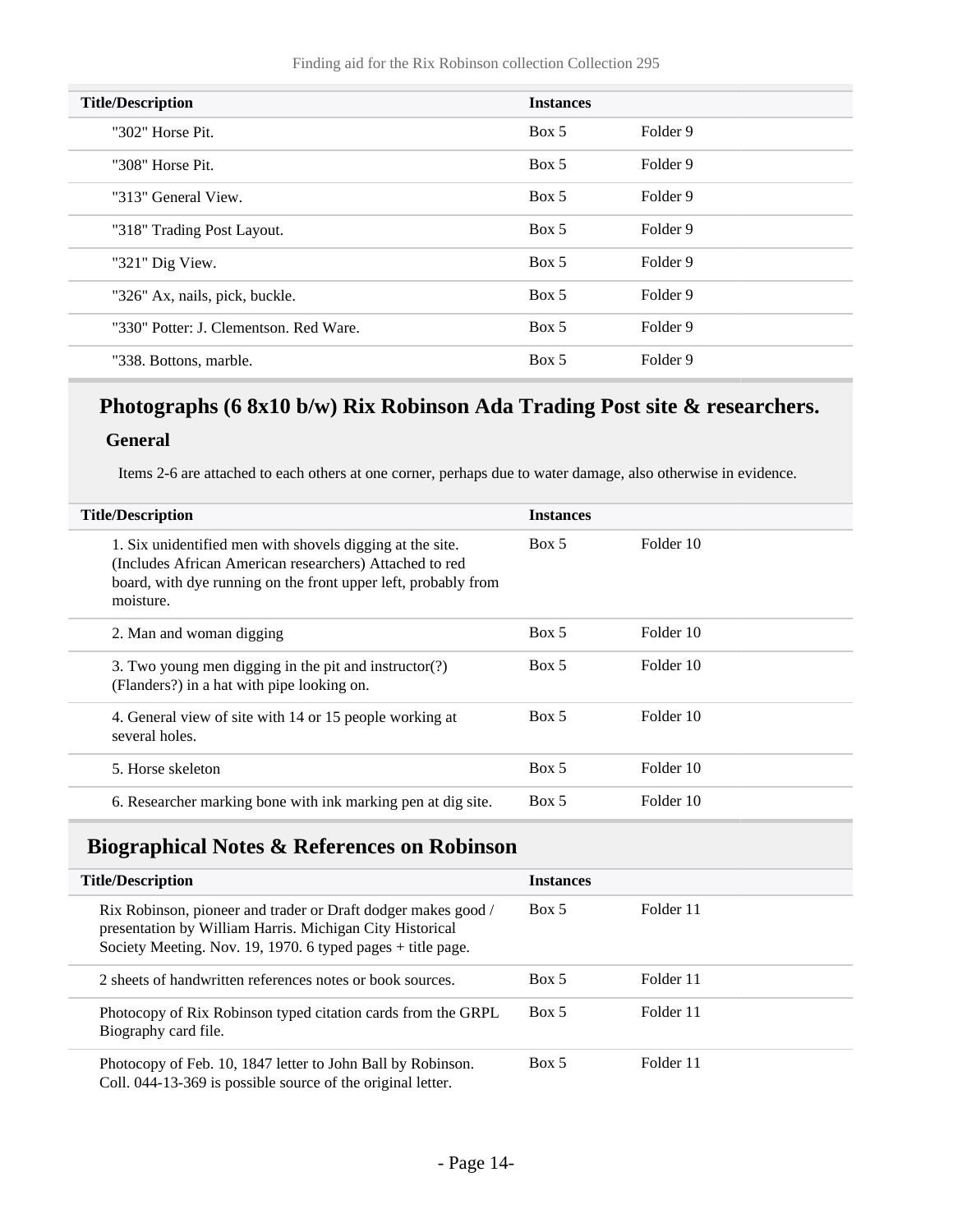| Robinson Biography clippings. First in County  GR Press,<br>Nov. 11, 1909 clipping which includes the images of the Rix<br>Robinson house.                                                                                                                     | Box 5 | Folder 12 |
|----------------------------------------------------------------------------------------------------------------------------------------------------------------------------------------------------------------------------------------------------------------|-------|-----------|
| Robinson Biography clippings. A Short Dissertation                                                                                                                                                                                                             | Box 5 | Folder 12 |
| Robinson Biography clippings. Bad Photocopy of photographs,<br>perhaps from other GRPL archival collection. Includes Mrs.<br>Rix Robinson by a Grand Haven photographer, and two image<br>believed to the Rix Robinson. These items not found in Coll.<br>054. | Box 5 | Folder 12 |
| Kent Lore is Enriched : Rix Robinson students believe they<br>have pinpointed site of his early trading post. GR Press, July 14,<br>1951. Includes hand drawn map. Original clipping & oversized<br>photocopy                                                  | Box 2 | Folder 1  |
| Getting history from an old trash pile. GR Press. Flair. Sept. 9,<br>1976. Original clipping.                                                                                                                                                                  | Box 2 | Folder 1  |
| Photocopy, with attached research notes and hand drawn site<br>map.                                                                                                                                                                                            | Box 5 | Folder 13 |

### <span id="page-14-0"></span>**Trading Legal Documents (Bad photocopies, location of originals unknown)**

| <b>Title/Description</b>                                                                                                      | <b>Instances</b> |           |  |  |
|-------------------------------------------------------------------------------------------------------------------------------|------------------|-----------|--|--|
| License. Indian Agency Office, Michilimachinac. Aug. 18,<br>1830. Authorizing Rix Robinson trade with Grand River<br>Indians. | Box 5            | Folder 14 |  |  |
| Superintendency of Detroit. License/Certificate. Aug. 4, 1834.<br>Grand River trading.                                        | Box 5            | Folder 14 |  |  |
| Article of Agreement, Aug. 1829. Between Joshua I.? Boyd &<br>Rix Robinson.                                                   | Box 5            | Folder 14 |  |  |
| Invoice of Goods forwarded R. Robinson from ? Detroit, for $\&$<br>on account of Grand River Outfit, 1829                     | Box 2            | Folder 4  |  |  |
| Rix Robinson in account(?) with American Fur Company, 1833                                                                    | Box 2            | Folder 4  |  |  |
| Grand River Outfit in account with American Fur Company,<br>1833. (2 sheets).                                                 | Box 2            | Folder 4  |  |  |

### <span id="page-14-1"></span>**Dig Project Documentation**

| <b>Title/Description</b>                                                                                                                                                   | <b>Instances</b> |           |  |
|----------------------------------------------------------------------------------------------------------------------------------------------------------------------------|------------------|-----------|--|
| The GVSC Summer Project, 1967 / by R.E. Flanders and<br>Richard Stockton. In. The Coffinberry News Bulletin. (Michigan<br>Archaeological Society) v. 15, no. 4, Apr. 1968. | Box 5            | Folder 15 |  |

### **General**

This article is a preliminary report on the finds from the Grand Valley State College dig at the site of the Rix Robinson Trading Post northwest of Ada, Mi. It includes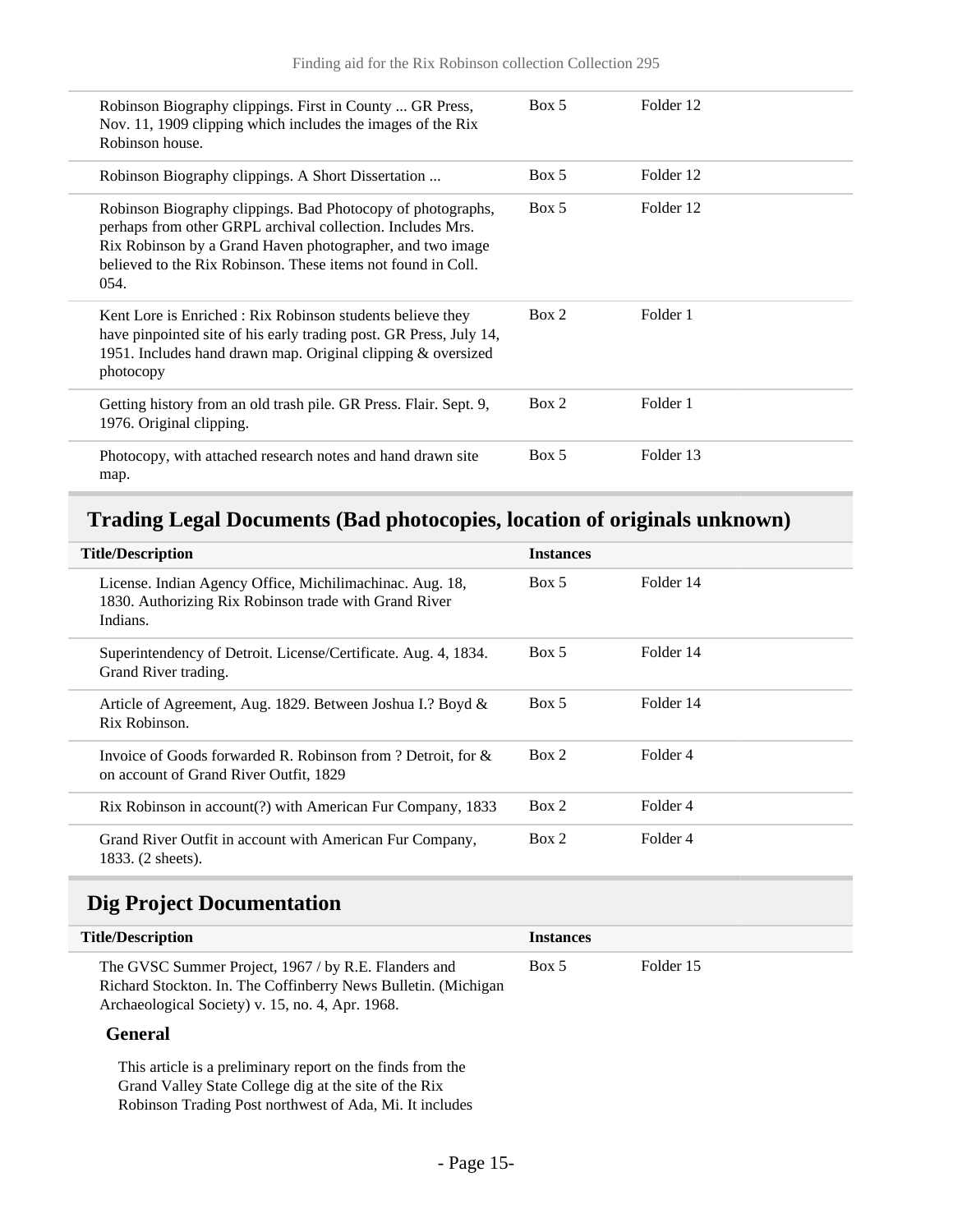information on china and other evidence, including the skeleton of a horse.

| <b>Title/Description</b>                                                                                                                                                                                                                                            | <b>Instances</b> |           |
|---------------------------------------------------------------------------------------------------------------------------------------------------------------------------------------------------------------------------------------------------------------------|------------------|-----------|
| Rix Trading Post. Site chart on graph paper.                                                                                                                                                                                                                        | Box 5            | Folder 16 |
| Rix Robinson Topo. 4 sheets graph paper.                                                                                                                                                                                                                            | Box 5            | Folder 16 |
| Data on pieces found. 2 sheets ledger paper.                                                                                                                                                                                                                        | Box 5            | Folder 16 |
| 8 sheets graph paper with "Museum of Anthropology,<br>University of Michigan, Square Sheet" at the top. Several<br>record the "Observer" as "Nyland", one as "Flanders, Vonk".                                                                                      | Box 5            | Folder 16 |
| 6 sheet graph paper with "Grand Valley State College,<br>Allendale, Michigan" at top. Some with "Nyland" listed as<br>observer.                                                                                                                                     | Box 5            | Folder 16 |
| 5 sheets of notes on lined or unlined paper.                                                                                                                                                                                                                        | Box 5            | Folder 16 |
| Historical information.                                                                                                                                                                                                                                             | Box 5            | Folder 17 |
| 5 sheets                                                                                                                                                                                                                                                            |                  |           |
| 5 sheets                                                                                                                                                                                                                                                            |                  |           |
| Sheet 1. Descriptive List of Aliens Employed<br>1<br>by Rix Robinson.[Aug. 14, 1830]. Sample of<br>merchandise sol and Delivered Rix Robinson",<br>July 14, 1832. Metal, Ceramics, Glass.<br>Sheets 2-4 Metal / Ceramics / Glass<br>2<br>Sheet 5-6 Handwritten<br>3 |                  |           |
| Illustrates the Layout at 20 KT 1, 90 E 190, Burial? Pit,<br>Section II-V. Color illustration, front & back, on one large<br>sheet of graph paper, quarter folded.                                                                                                  | Box 5            | Folder 18 |
| Robinson Site. Nails: Types and Dates. April 27, 1972. 3<br>handwritten sheets, and 1 blank sheet in clear notebook cover.                                                                                                                                          | Box 5            | Folder 19 |
| Robinson. 20 KT 35. Metal Anal (analyis) / M. Murphy. 3<br>legal sized sheets line notebook paper, folded.                                                                                                                                                          | Box 5            | Folder 20 |
| Site Data Lists. Three sheets of different paper & inks & data,                                                                                                                                                                                                     | Box 5            | Folder 21 |

# **Dig Project Documentation**

| <b>Title/Description</b>                                                                                                                                                                                                              | <b>Instances</b> |          |  |
|---------------------------------------------------------------------------------------------------------------------------------------------------------------------------------------------------------------------------------------|------------------|----------|--|
| Invoice of Merchandiser of Merchandise Sold & Delivered<br>Rix Robinson, of Michilimachinac, the 14 July 1821. (4)<br>oversized sheets made of poor old photocopies, with two<br>sheets each stapled together into one larger sheet). | Box 2            | Folder 1 |  |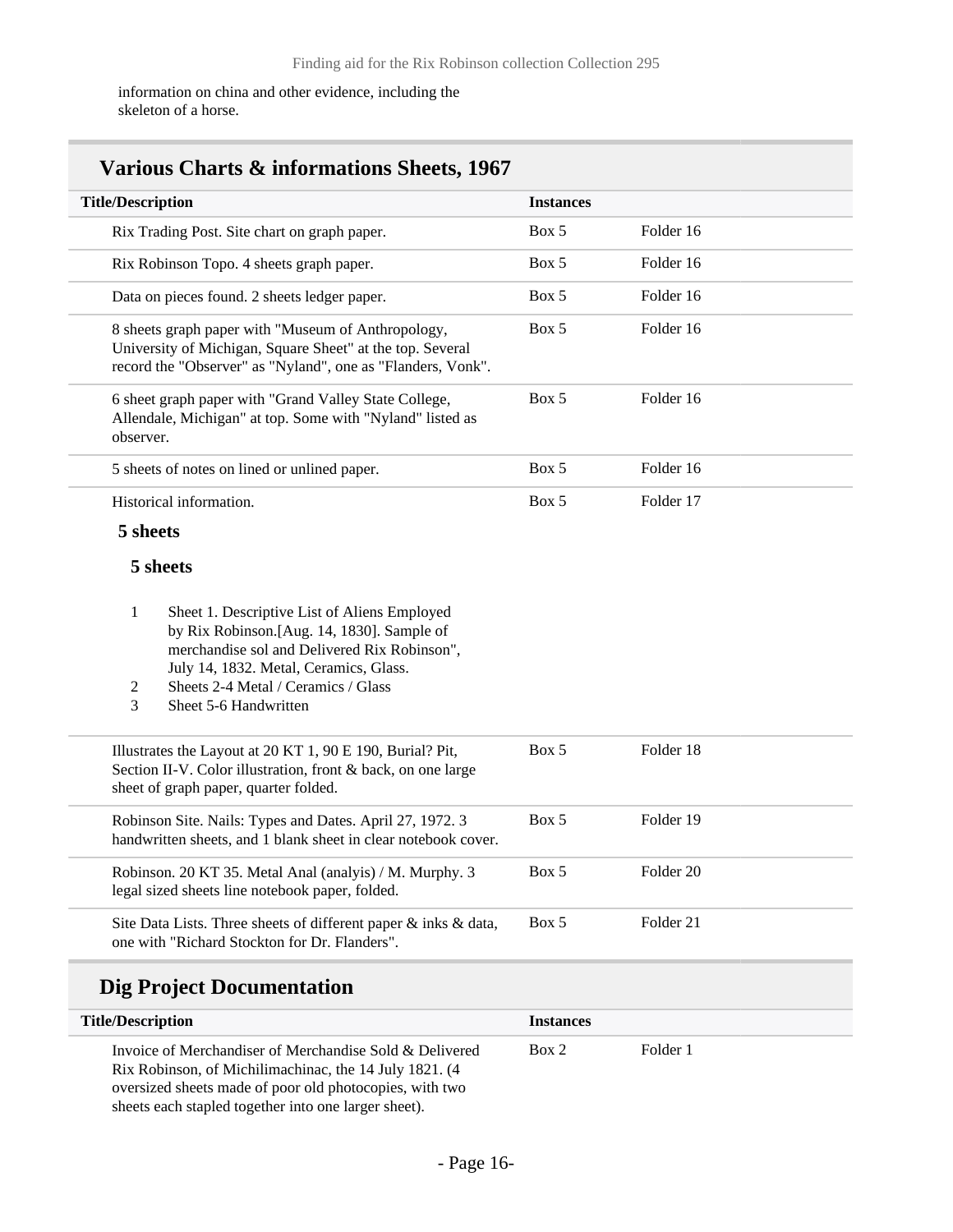### **^** [Return to Table of Contents](#page-1-0)

# <span id="page-16-0"></span>**Series VII. Amway lawsuit.**

| <b>Title/Description</b>                                                                                                                                                                                                                                                                                                               | <b>Instances</b> |                     |
|----------------------------------------------------------------------------------------------------------------------------------------------------------------------------------------------------------------------------------------------------------------------------------------------------------------------------------------|------------------|---------------------|
| Rix Robinson Matter. Amway Vs. The People.                                                                                                                                                                                                                                                                                             | Box 1            | Folder <sub>7</sub> |
| Nov. 1, 1972. Letter. To James Miller, Prosecuting Attorney, from<br>Benjamin F. Smith, engineer, consultant. Benjamin Smith Papers.<br>1986.298B                                                                                                                                                                                      | Box 1            | Folder <sub>7</sub> |
| Nov. 2, 1972. Letter to the Editor, Grand Rapids Press, From<br>Smith. Benjamin Smith Papers. 1986.298B                                                                                                                                                                                                                                | Box 1            | Folder <sub>7</sub> |
| Nov. 3, 1972. Letter to Smith, from Randall J. Hekman, Legal<br>Assistance, Office of the Prosecuting Attorney. 2 copies, one is<br>annotated with notes said to have been made by Smith on the letter<br>upon items receipt. Benjamin Smith Papers. 1986.298B                                                                         | Box 1            | Folder <sub>7</sub> |
| Nov. 3, 1972. Letter to Donald Lynch, from James M. Flaggert<br>of Porter, Day & Sawdey, law offices. Benjamin Smith Papers.<br>1986.298B                                                                                                                                                                                              | Box 1            | Folder <sub>7</sub> |
| Nov. 6, 1972. Letter to Smith from John P. Woodford, Deputy<br>Directory, Chief Engineer, State of Michigan, Dept. of State<br>Highways. Benjamin Smith Papers. 1986.298B                                                                                                                                                              | Box 1            | Folder <sub>7</sub> |
| Nov. 29, 1972. Letter. Amway Corporation letterhead. To<br>Woodford, from Willaim J. Halliday, Jr., VP, Corporate Services.<br>(2) Benjamin Smith Papers. 1986.298B                                                                                                                                                                    | Box 1            | Folder <sub>7</sub> |
| Dec. 6, 1972. Letter to Public Pulse Editor, Grand Rapids Press.<br>From Smith. Benjamin Smith Papers. 1986.298B                                                                                                                                                                                                                       | Box 1            | Folder <sub>7</sub> |
| Nov. 30, 1972. Copy of Clipping. Lowell Ledger & Suburban life.<br>v. 79, no. 34. "Natives Restless Due to Lake of Action!" included<br>are the wording on the boulder, a copy of a Smith letter and an<br>image of Robinson & Sippi Quary from a glass plate negative<br>owned then by Dick DeVries. Benjamin Smith Papers. 1986.298B | Box 1            | Folder <sub>7</sub> |
| Original newspaper issue of above, plus oversized photocopy                                                                                                                                                                                                                                                                            | Box 2            | Folder 1            |
| Dec. 4, 1972. Grand Rapids Press. "Amway Asks Better Site for<br>Robinson Market" / Floyd Allbaugh. Includes image of the brass<br>plaque.                                                                                                                                                                                             | Box 1            | Folder <sub>7</sub> |
| Dec. 7, 1972. Lowell Ledger-Suburban Life. Editor's Mail Box.<br>Signed "Concerned Citizen."                                                                                                                                                                                                                                           | Box 1            | Folder <sub>7</sub> |
| Copy of graphic (photo) of Rix Robinson seated holding a cane,<br>next to his wife, Sippi Quay. Source unknown.                                                                                                                                                                                                                        | Box 1            | Folder <sub>7</sub> |
| Amway Lawsuit. And Here's for You, Mr. Robinson / Paul<br>Chaffee. Possibly GR Press, ca. 1972 See also 295-2 Dec. 17,<br>1972 biographical clipping.                                                                                                                                                                                  | Box 1            | Folder <sub>8</sub> |